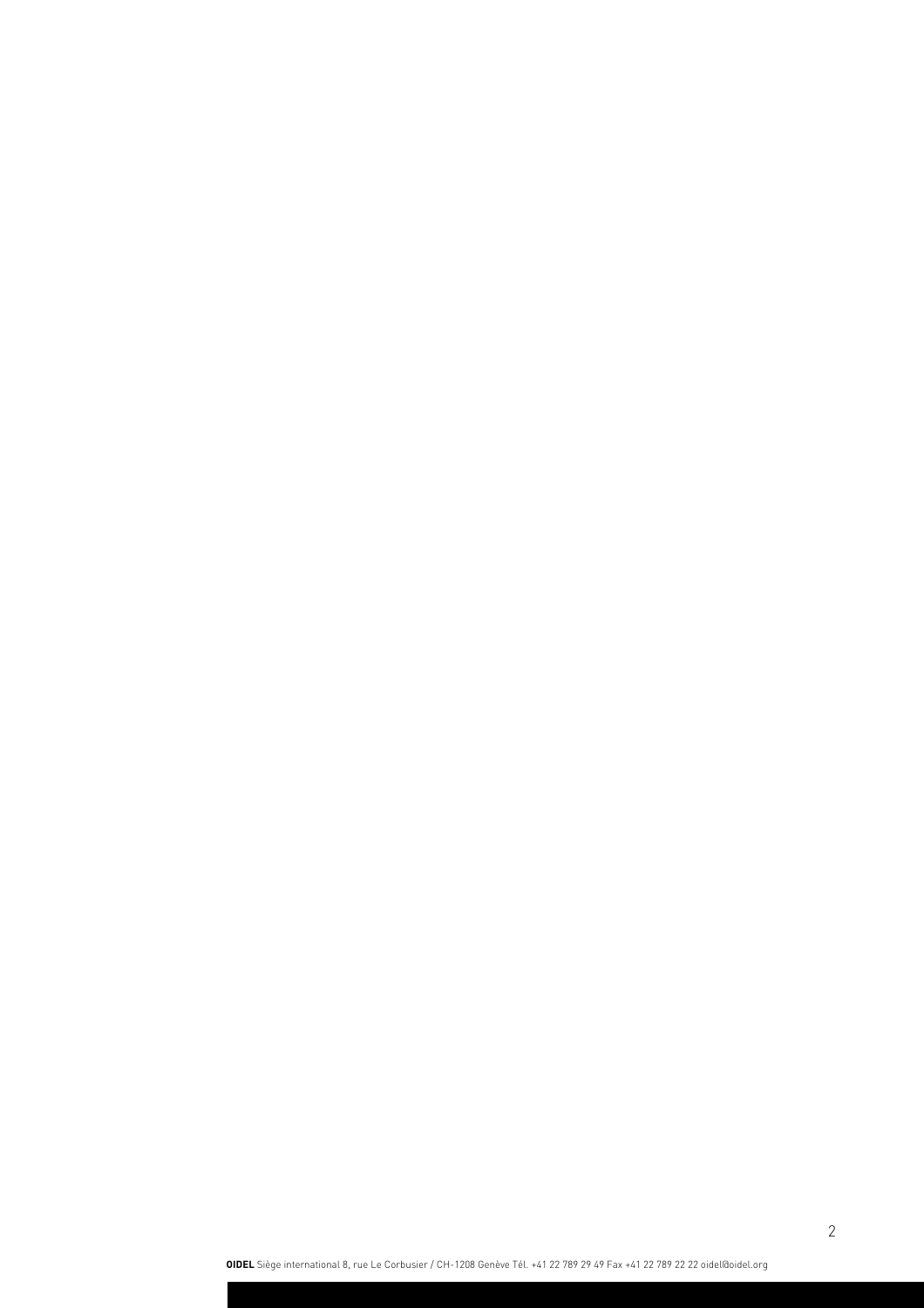# **Joint written statement Toward preserving the universality of human rights**

OIDEL note the report of the High Commissioner for Human Rights on "Discriminatory laws and practices and acts of violence against individuals based on their sexual orientation and gender identity" resulting from the study commissioned by HRC resolution 17/19. The resolution passed by a narrow vote of 23 countries in favour, 19 against and 3 abstentions, a clear indication of how sensitive, controversial and delicate is the debate on "sexual orientation and gender identity".

Indeed, the extent and range of discrimination and violence worldwide reveals how far the human family is from honouring and respecting the inherent human dignity that characterises every human being. The above-mentioned study helps to bring to the surface this tragic reality.

In this regard, the co-signing NGOs re-affirm, that the intrinsic dignity of each person must always be respected in word, in action and in law. The cosignatories condemn any form of violence and discrimination against any person without distinction of any kind, such as race, colour, sex, language, religion, political or other opinion, national or social origin, property, birth or other status.

Duly recognizing the principle of subsidiarity, we maintain that issues of violence and discrimination against any human person are best addressed by integrating the principles of the Universal Declaration of Human Rights, on which are based many other human rights instruments enjoying significant international consensus, into national and local laws and policies; by educating all people about the inherent human dignity bestowed upon themselves and all members of the human family; by sensitizing them to respect differences among people; and by confronting unjust laws, policies, cultural practices, and attitudes while, at the same time, respecting religious and cultural beliefs that aim toward promoting the common good and recognizing both national sovereignty and local contexts.

The co-signatories do not believe that violence and discrimination can be addressed by inclusion of new terminology in international human rights and other documents issued by the United Nations or other inter-governmental structures. The term "sexual orientation" is both ambiguous and confusing; it is not defined in international law. Among its various purposes, international law aims to determine the meanings of undefined words in treaties and other legal texts. In order to do so, international law requires that words be understood in accordance with their ordinary meaning.

Sexual identity, either male or female, represents a scientific fact of biological sex. In this regard, the term "gender" has been defined clearly in international law. The Statute of the International Criminal Court states clearly, "For the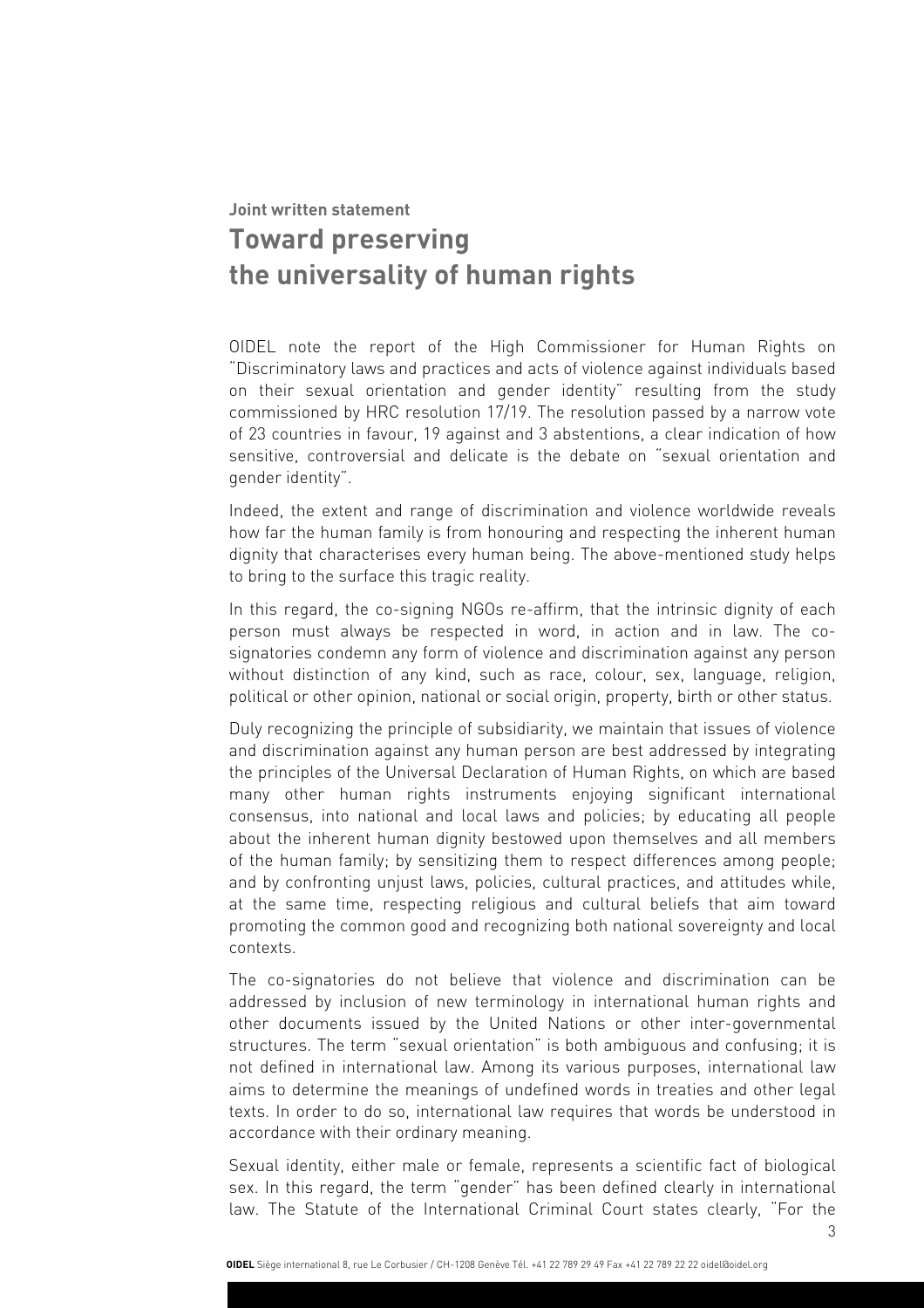purposes of this Statute, it is understood that the term "gender" refers to the two sexes, male and female, within the context of society. The term "gender" does not indicate any meaning different form the above." In inter-governmental fora, attempts to extend the commonly accepted meaning of "male" and "female", and thus to insert the notion that so-called "gender identity" can be chosen, generally have been rejected. The call of the UN Charter"s preamble for "equality between women and men" is repeated in the preamble of the Universal Declaration of Human Rights, which, in article 2, prohibits discrimination on the grounds of sex, as does article 2 of the International Covenant on Civil and Political Rights.

Given the perspectives explained above, inclusion of terms such as "sexual orientation" and "gender identity" into binding UN documents would amount to an unprecedented departure from the universal and objective foundation of the International Bill of Human Rights.

Recognition of common truths and shared ethical values are possible because they are rooted in the nature of the person. Accordingly, the destruction of this bedrock obscures the universal nature of both human rights, and of the human person (male and female), who is subject to these rights. Furthermore, official

recognition of the terms "sexual orientation" and "gender identity" as categories for measuring discrimination would require States on the international level – and thus also national legislatures – to revisit, as potentially discriminatory, a multitude of treaties, resolutions and so forth. This process undoubtedly would lead to the creation of new norms and rights, which, in turn, would lead to conflict between such "new rights" and those long recognized in existing international and national law and policies.

The co-signatories are concerned that efforts to promote "new rights" for particular groups in society will threaten the universality of human rights as well as national sovereignty. Moreover, such attempts will put into question the respect and protection for such foundational social institutions as the natural family, marriage between husband and wife, and the rights of the child (with particular adherence to the principle of the "best interests of the child") that have been enshrined in human rights legislation and instruments since earliest times.

As organizations that provide a wide range of health, social, development, and humanitarian aid services to many of the most poor and marginalized populations of the world, moreover, we also wish to articulate our serious concern that such proposed changes in human rights terminology and legislation could result in the consequent weakening of freedom of religion, conscience, thought and expression. When measured against these proposed new categories, such freedoms could be drastically restricted in regard to the legitimate transmission of religious and moral heritages that cannot accept certain sexual practices even though they respect the inherent dignity of persons who engage in them. In other words, despite the fact that freedom of religion, conscience, and thought find fundamental protection in many international legal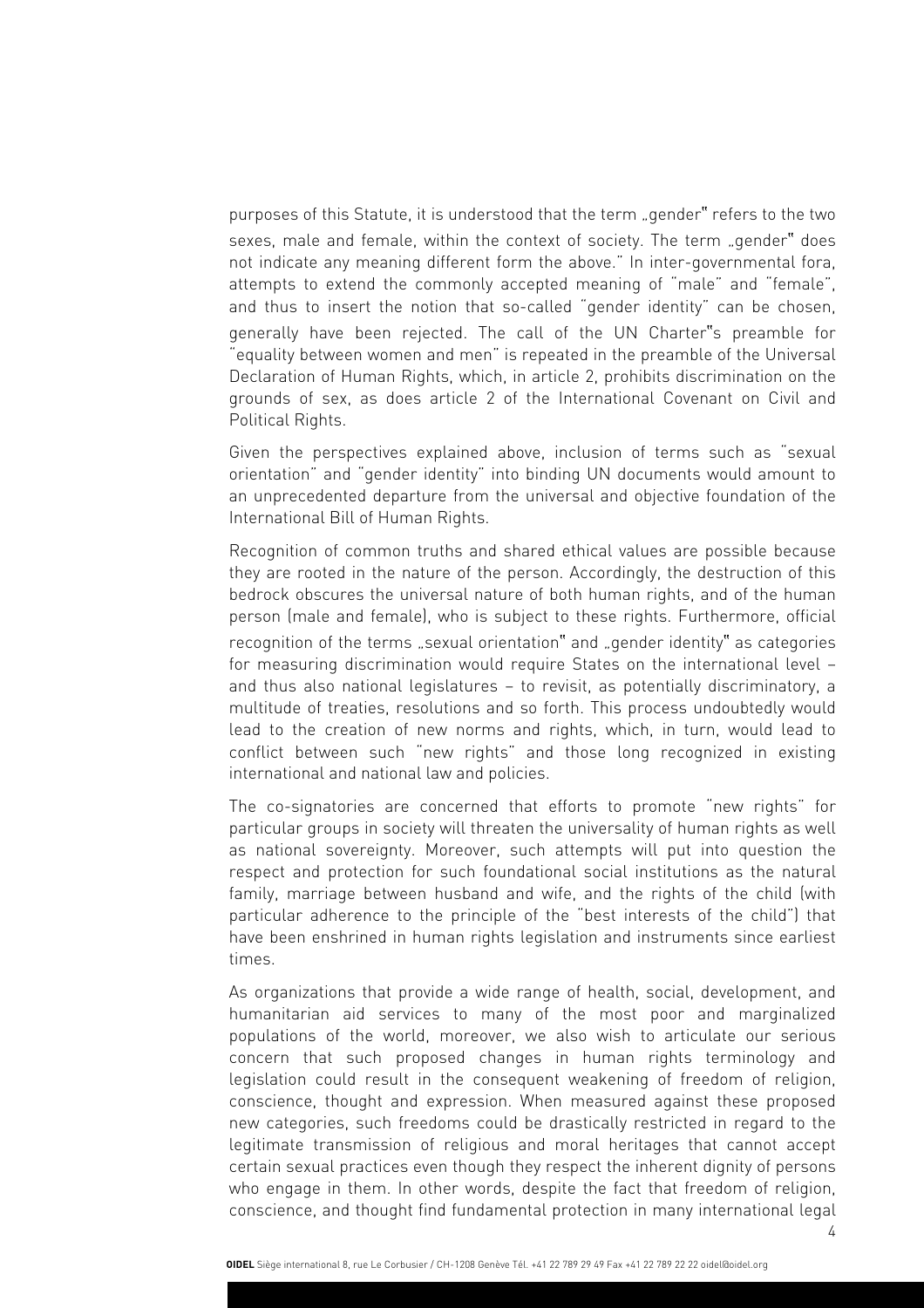instruments, the application of potential laws and policies purportedly designed to protect "sexual orientation" and "gender identity" could render the former fundamental rights obsolete, and might even criminalize such religious beliefs and practices.

In conclusion, the co-signatories appeal to this Council to promote and monitor the implementation, by all UN Member States, of legislation and policies that recognize and defend the inherent dignity of each and every human person and that sanctions any discriminatory or violent behaviour towards them. We further urge this Council to safeguard the universality of human rights and to prudently avoid pressure that insists on the need to define special categories or rights which would reach beyond the long held and consensus-based rights so wisely articulated in the Universal Declaration of Human Rights and its derivative conventions, treaties, and instruments.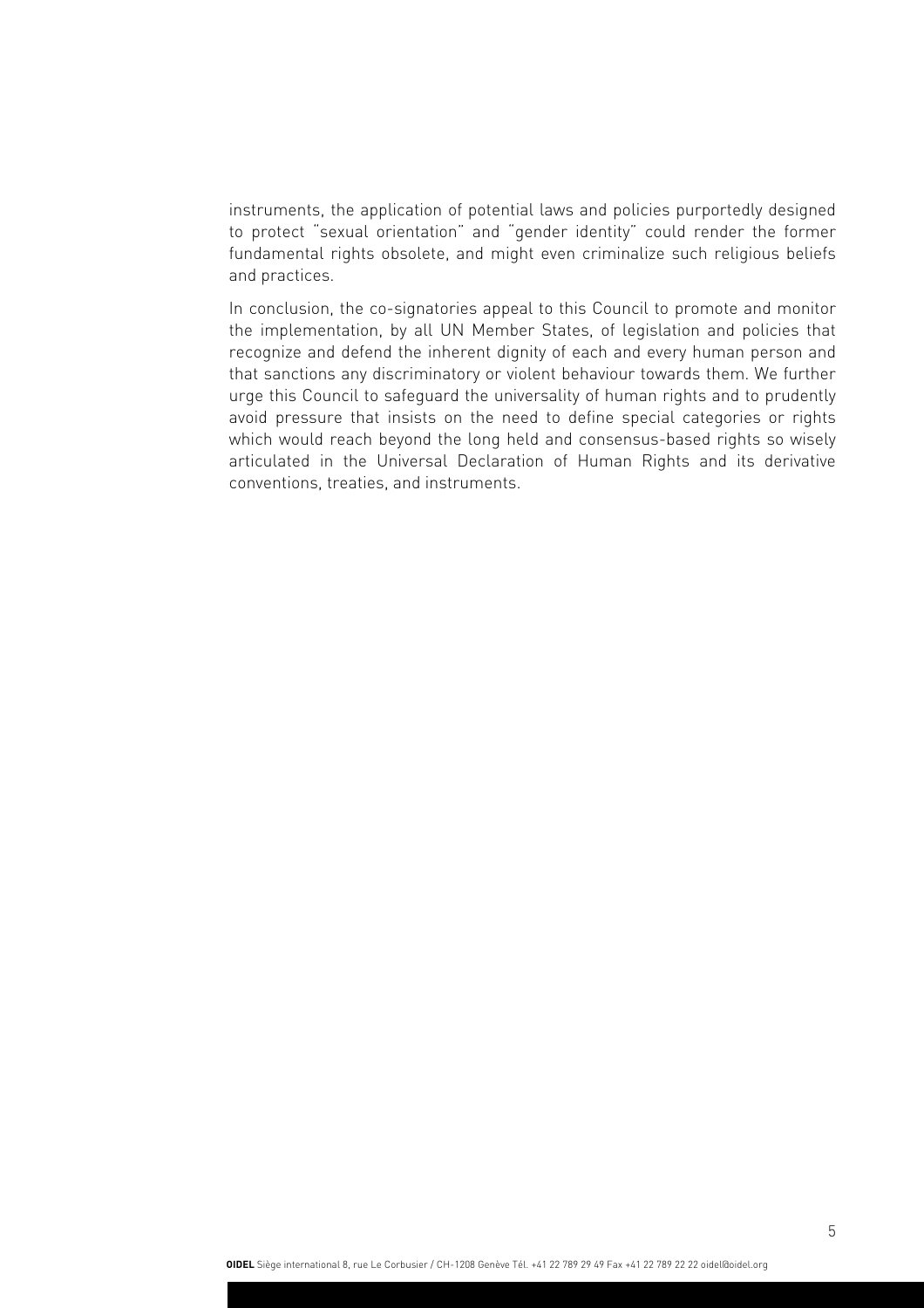#### **Joint written statement**

# **Right to development: from rhetoric to action**

OIDEL welcome the report of the Open-ended Working Group on the Right to Development on its twelfth session as well as the report of the Secretary General and High Commissioner for Human Rights on the same topic and the Summary of the Panel discussion "The way forward in the realisation of the Right to Development: between policy and practice".

Having participated actively in the 12th session of the Open-ended Working Group, the cosignatories would like to comment particularly on the work of the High Level Task Force on the criteria and operational sub-criteria for the implementation of the Right to Development reflected in the document A/HRC/15/WG.2/TF/2/Add.2.

The Declaration on the Right to Development is based on the following principles: unity of origin and a shared destiny of the human family; equality among all persons and communities based on human dignity; the universal destination of the goods of the earth; the notion of integral development; and the centrality of the human person and solidarity.

The co-signing NGOs support the approach of the Task Force to promote a comprehensive human-centred development that implies the indivisibility and interdependence of all human rights as well as the relevance, not only of development outcomes, but also of the development realization process and of its sustainability.

Nevertheless, the attempt to summarise the Right to Development with the core norm described in the above-mentioned document defining the right to Development as "the right of peoples and individuals to the constant improvement of their well being and to a national and international enabling environment conducive to just, equitable, participatory and human centred development respectful of all human rights", and the table provided, listing the attributes, criteria, sub-criteria and indicators, do not entirely reflect the peculiarity, the richness, and the vision of the right to development.

Furthermore, the concept of an enabling environment at national and global levels should be spelt out in greater detail and the national and international responsibilities should be better balanced.

It is fundamental that all States recognize the complementarity of the national and the international levels of the Right to Development. It is impossible to think that a state, on its own, especially if belonging to the least developed countries, can completely fulfil this right for its citizens. In fact, when other countries are not able to achieve this fundamental goal or when the international environment is hostile to its fulfilment, the international community should be called to act as required by the Millennium Development Goal 8, which aims at developing a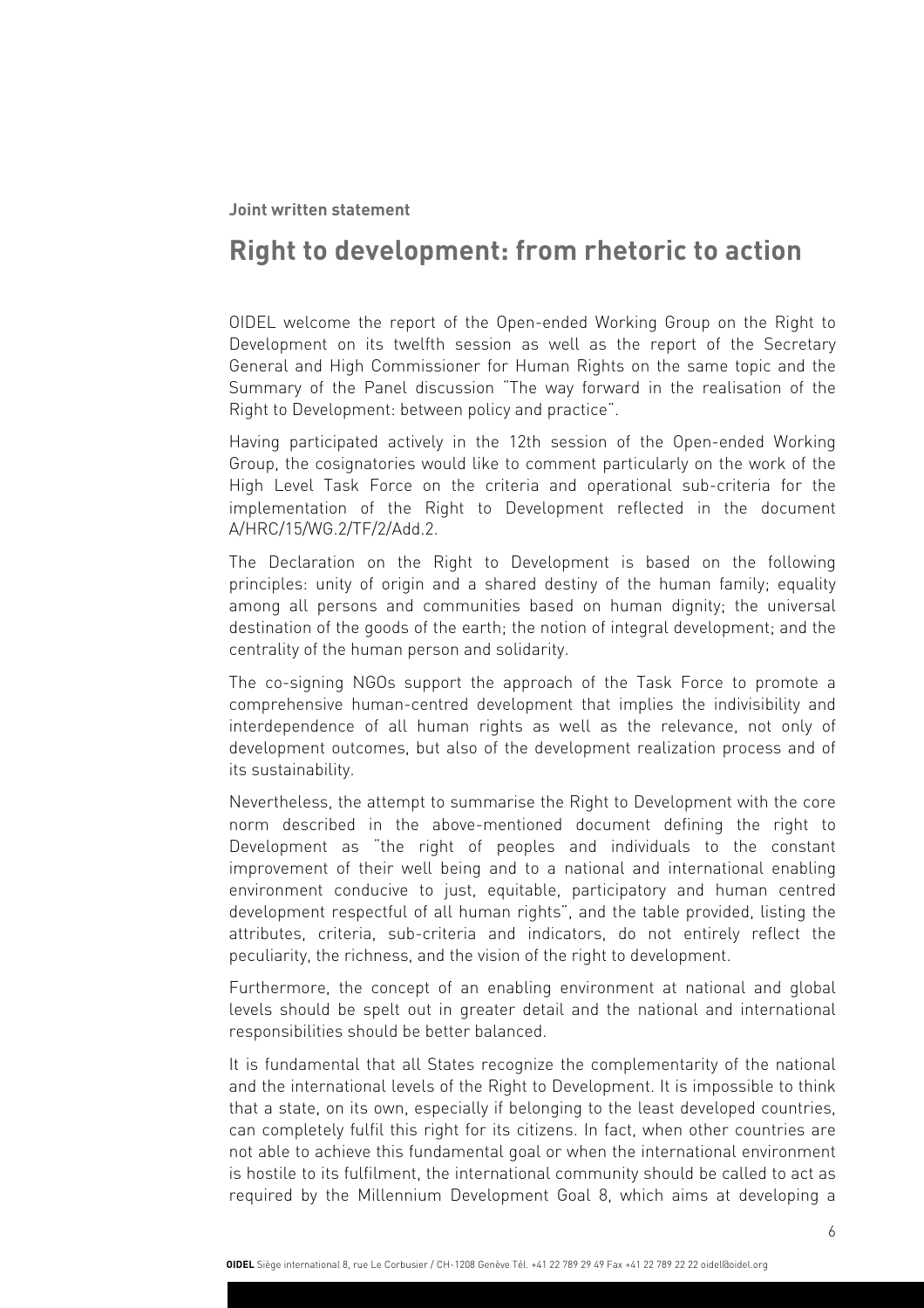"global partnership for development." It is a duty of cooperation based on articles 55 and 56 of the United Nations Charter.

Even if it remains a primary responsibility of a State to guarantee, within its own possibilities, the realization of the Right to Development to its citizens, and to remove obstacles to development due to the violation of human rights, the international community must support the development process, especially in the poorest countries and remove the structural economic, financial and political obstacles that exist at the international level.

There is no single model of development. It is up to all peoples and States, given their cultural and historical specificities, to choose the economic, political and social systems in which they want to live, work, and realize their full creative potential.

International solidarity and cooperation represent a shared responsibility of States to create the conditions that are necessary to make that right a reality.

In this context the principles of solidarity and subsidiarity are particularly relevant. Solidarity and subsidiarity can be viewed as complementary. While the former relates to the mobilization of financial and human resources for development and to fairness and sustainability in international relations, the latter helps to identify the most appropriate level of decision-making and intervention. The principle of subsidiarity, therefore, can be seen as a crosscutting criterion for the creation of an enabling environment to facilitate fulfilment of the right to development and as the dividing line between national and international responsibilities.

The criteria and operational sub-criteria proposed in the above-cited document are lacking appropriate human rights language and focus more on the agenda of the Millennium Development Goals (MDGs): "food security" is mentioned rather than "the right to food", "health" rather than "right to health" etc.

The co-signing NGOs believe that the concept of development proposed by the Task Force has been limited to its social and economic dimensions. However, the declaration of the Right to Development, in article 1, presents a broader definition of development – one that includes cultural and political development as well as the realisation of all human rights and fundamental freedoms. The same comprehensive concept of development was agreed upon at the 1995 Copenhagen Declaration on Social Development, one that, in fact, include political, economic, cultural, ethical and spiritual dimensions. Development of individuals and peoples encompasses all aspects of human life, including such spiritual and religious dimensions.

These qualitative dimensions should be reflected among the human-centred criteria of this right that are being elaborated by the Task Force.

Furthermore, education is a key component for the implementation of the right to development, in all its aspects. Special attention should be given to it. In fact, the improvement of education worldwide exerts a positive impact on key factors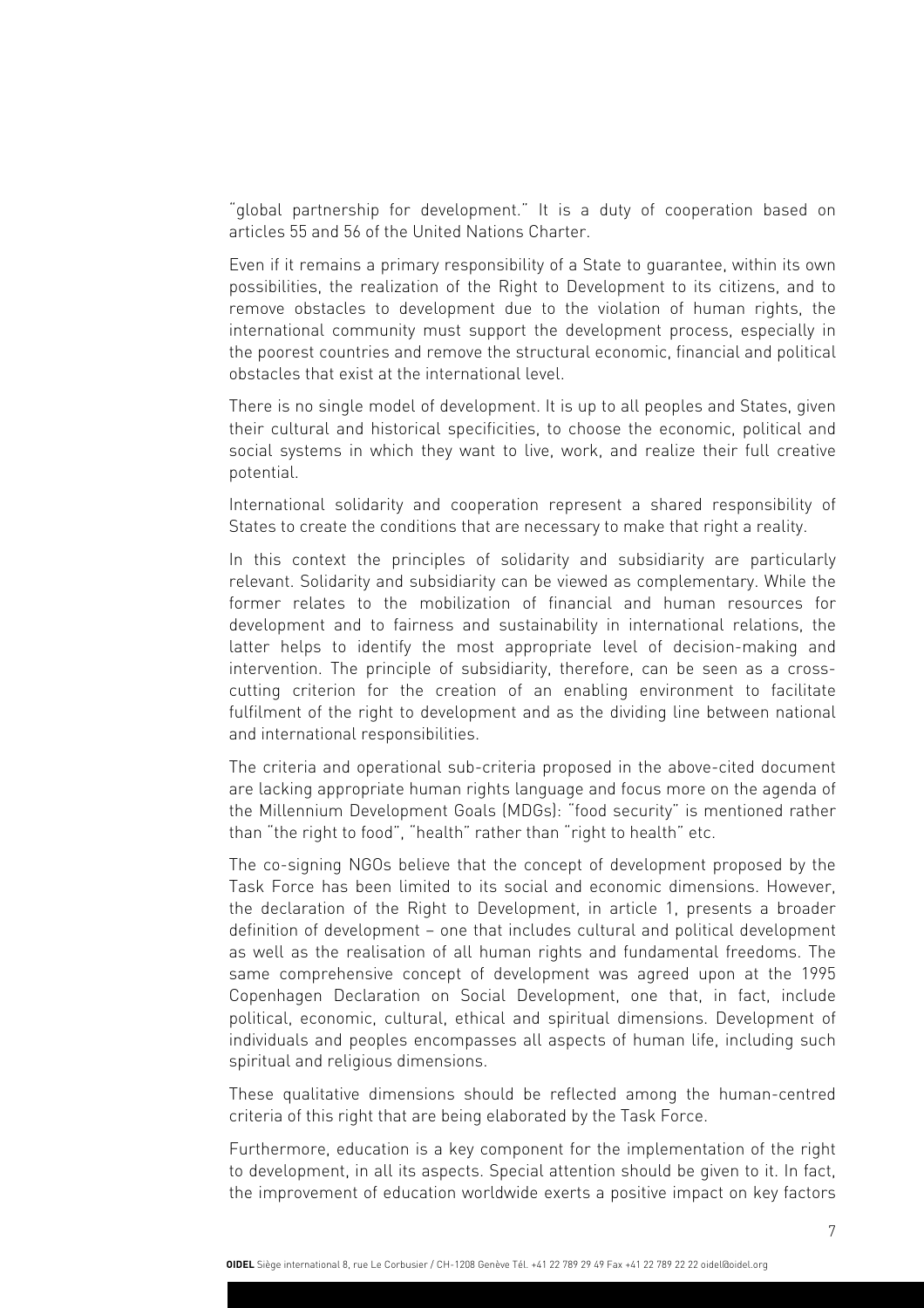for development and well-being. Education is an engine for social development since it promotes, inter alia, social mobility, citizenship building, social identity, and strengthening of social cohesion. At the same time, education expands the availability of work and the ability of individuals to secure an income to support themselves and their families, and promotes economic development that positively impacts on poverty reduction, productivity, sustainable agriculture, as well as integration and full participation of individuals in the global economy.

Since the criteria and sub-criteria should reflect the entirety of the Declaration on the Right to Development, the preamble of the declaration and its spirit also should be reflected in the criteria and sub-criteria. In this regard, the principle of international solidarity and the right to self determination of peoples presently are lacking in the table which groups together the criteria and operational subcriteria, while the preamble of the Declaration itself clearly includes these principles.

The experience in the field of the co-signing NGOs, shows that the implementation of the right to development is successful if centred on the human person and on human communities, as the Declaration on the Right to Development states, and these should be the active participants and beneficiaries of this right.

The network of educational and health-care institutions and humanitarian assistance agencies, for instance, including those sponsored by faith-based organizations and benefiting mainly the poorest people of the world, proves to be a motor of change and empowerment principally because it focuses directly on the human person and is guided by an understanding of sustainable development that keeps a balanced relationship between the needs of individual persons and the communities they belong to and between people and the environment.

Thus, the co-signatories believe that an inclusive approach will take into account both "sound economic policies that foster growth with equity" and the priority that should be accorded to the human person as well as to human dignity and aspirations.

For the implementation of the Right to Development the first obstacle that urgently needs to be removed is the actual polarisation and politicisation of the debate that has emerged so clearly in the dynamics of the 12th session of the intergovernmental working group.

Today, the world is experiencing a historical period characterized not only by multiple crises but also by increased participation of peoples and entire nations that claim the recognition of human rights, freedom and democracy. It is a period of opportunities that should be seized for the very survival of humanity.

The time has come for Member States of different coalitions to go from rhetoric to action bearing in mind that the life, well-being and respect for the human rights of billions of people around the world, depend on the implementation of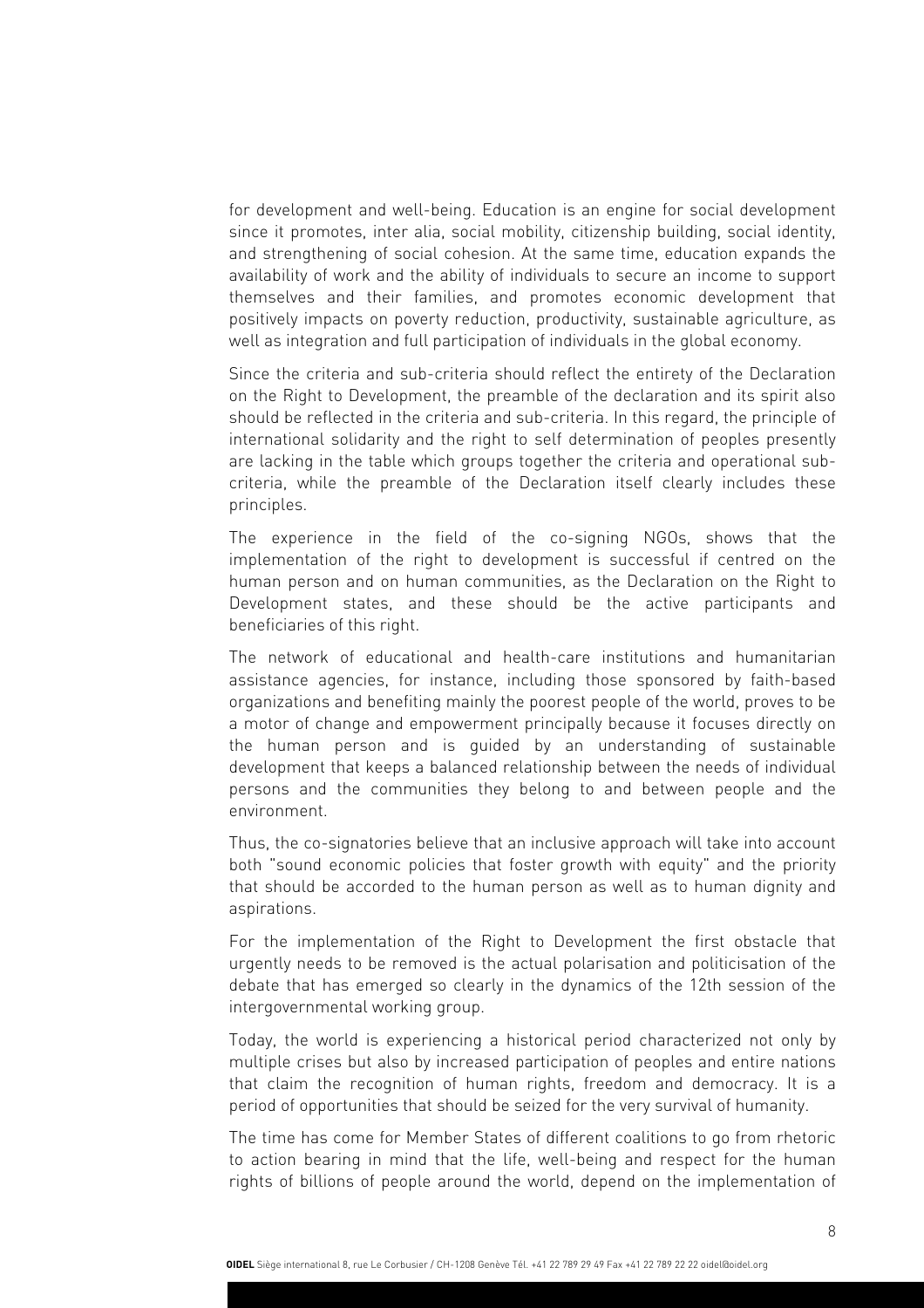the right to development and the establishment of an international social order (see article 28 of the UDHR) founded on justice, development and peace.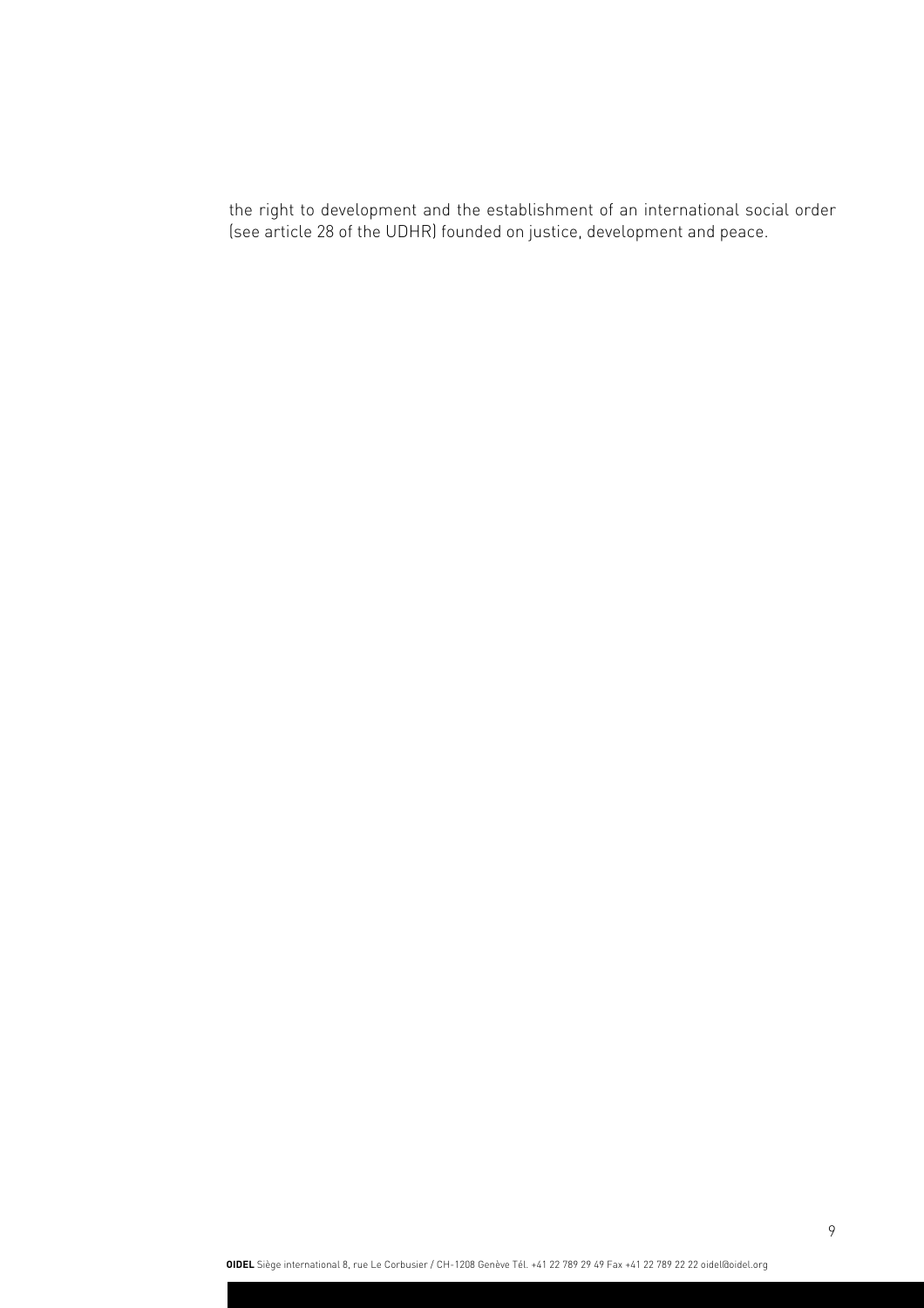# **Right to Development: from rhetoric to action**

The Declaration on the Right to Development is based on the following principles: unity of origin and a shared destiny of the human family; equality among all persons and communities based on human dignity; the universal destination of the goods of the earth; the notion of integral development; and the centrality of the human person and solidarity.

In our opinion, the document 1 of the High Level Task Force of the Working Group on criteria and operational sub-criteria does not entirely reflect the peculiarity, the richness, and the vision of the Right to Development.

The concept of an enabling international and national environment should be spelt out in greater detail and the national and international responsibilities should be better balanced.

Even if it remains a primary responsibility of a State to guarantee the realization of the Right to Development, the international community must support the development process by removing the international structural economic, financial and political obstacles and by acting accordingly to MDG 8 on global partnership for development.

The principle of solidarity can be seen as a cross-cutting criterion for the creation of an enabling environment to facilitate fulfilment of the right to development and the principle of subsidiarity as the dividing line between national and international responsibilities.

The criteria and operational sub-criteria are lacking appropriate human rights language. The declaration of the Right to Development presents a broader definition of development and not just an economic and social dimension. The political, economic, cultural, ethical and spiritual dimensions of development should also be reflected among the criteria and operational sub-criteria, as well as the right to self determination of peoples included in the preamble of the Declaration.

The time has come for Member States of different coalitions to go from rhetoric to action bearing in mind that the life, well-being and respect for the human rights of billions of people around the world, depend on the implementation of the right to development and the establishment of an international social order founded on justice, development and peace.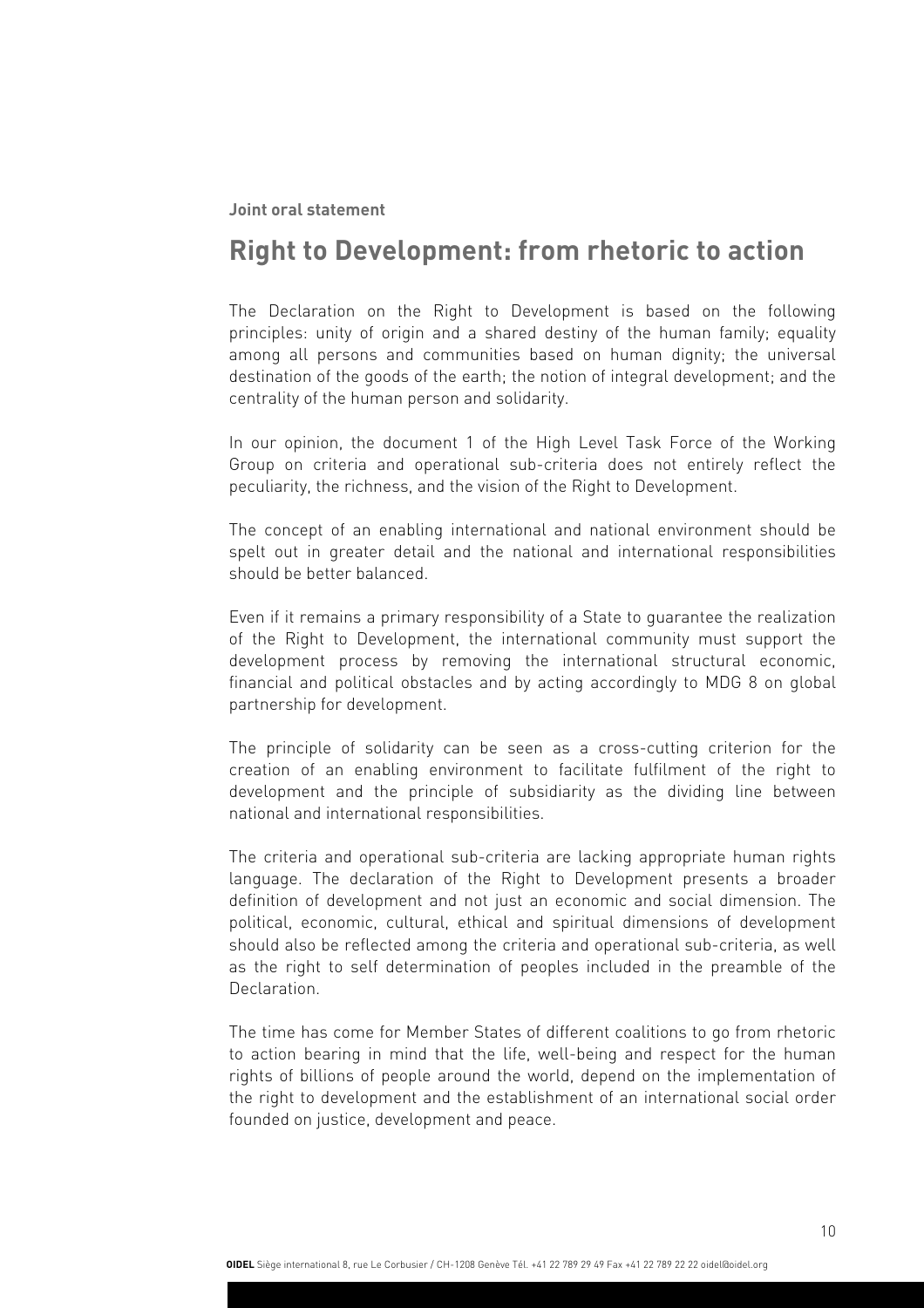# **Implementation of the UN Declaration on Human Rights Education and Training**

This statement reflects views of NGOs expressed in discussions facilitated by the NGO Working Group on Human Rights Education and Learning of the Conference of NGOs (CoNGO) and through an international network, Human Rights Education Associates (HREA).

We welcome that on 19 December, 2011, the United Nations Declaration on Human Rights Education and Training was adopted by the General Assembly.

We uphold human rights education as fundamental long-term activity to prevent human rights violations and to strengthen equality and fundamental freedoms.

The Declaration, through its 14 articles, guides and provides principles for: human rights education and training; State responsibilities; the role of non-State actors; international, regional and national coordination and cooperation; and implementation and follow-up.

Madame President,

We call upon all Member States: first, to disseminate the Declaration including its translation into the national language; second, to create a safe and enabling environment to the maximum of their available resources for the engagement of all stakeholders in human rights education and training; third, to ensure adequate training in human rights of State officials, civil servants, law enforcement personnel including the military and police; and fourth, to develop national policies and action plans to implement human rights education in the framework of the World Programme for Human Rights Education.

These efforts of States must be reported and evaluated through the mechanisms such as UPR, Treaty bodies and the Special Procedures. This is envisaged by the Declaration, in particular, Article 13. Member States should, for example, include their activities on human rights education within their periodic reports to the Treaty bodies.

We will monitor such efforts and actions of States as actual proof of their commitment to human rights education that they have expressed and accumulated over the past decades.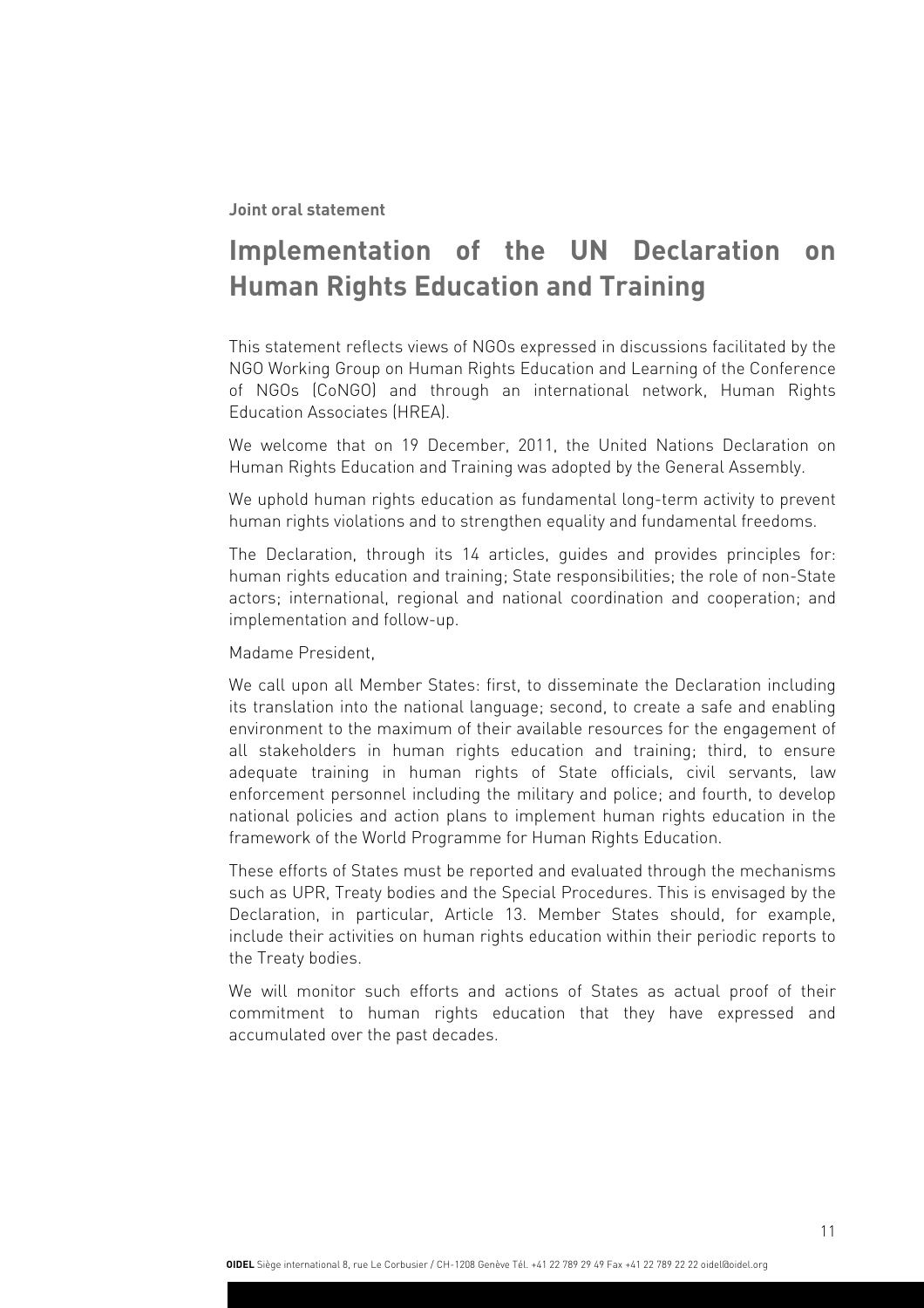### **UNIVERSAL PERIODIC REVIEW HAITI**

IIMA, au nom d'une coalition des ONG, salue avec satisfaction l'attitude d'Haïti lors de l'Examen Périodique Universel et reconnaît les efforts accomplis par le gouvernement haïtien dans les différentes phases de la reconstruction suite au tremblement de terre du 12 janvier 2010.

IIMA se félicite pour la finalisation du très détaillé Plan Opérationnel (PO) 2010- 2015 du Ministère de l'Éducation Nationale et de la Formation Professionnelle (MENFP) « Vers la Refondation du Système Éducatif Haïtien » et qui montre la volonté du gouvernement de répondre d'une façon ambitieuse et concrète aux besoins d'un système éducatif encore fragmenté.

IIMA souhaite aussi que le gouvernement haïtien puisse mettre en place ce Plan Opérationnel dans le plus court délai afin d'assurer l'accès gratuit et obligatoire de tous les enfants à l'éducation fondamentale ainsi que améliorer la qualité de l'éducation à tous les niveaux d'enseignements d'ici au 2015.

IIMA recommande le gouvernement haïtien de tenir compte de l'approche fondé sur le droit de l'homme dans toutes ses initiatives afin d'assurer une reconstruction équitable et d'établir une société plus juste basée aussi sur l'intégration dans le système éducatif des groupes les plus vulnérables notamment les filles, les handicapés, les plus pauvres, les enfants sans papier et ceux qui vivent dans les zones rurales.

Dans cette phase de reconstruction une attention particulière devrait être accordée aux enfants qui sont devenus handicapés suite au tremblement de terre et qui nécessitent au même temps d'un soutien psychologique pour s'adapter à leur nouvelle condition et surtout d'être réintégrés dans leurs anciennes écoles dont ils connaissent l'entourage et non d'être résiliés dans des écoles spéciales.

Finalement, IIMA recommande au gouvernement haïtien de planifier et établir un système de control direct sur le plus de 90% des écoles privées, complètement autonomes et indépendantes l'une de l'autre, qui sont actuellement présentes dans le pays. En particulier IIMA suggère l'uniformisation des programmes et manuels scolaires, de la formation des enseignants, ainsi que de la qualité de l'enseignement et de l'apprentissage.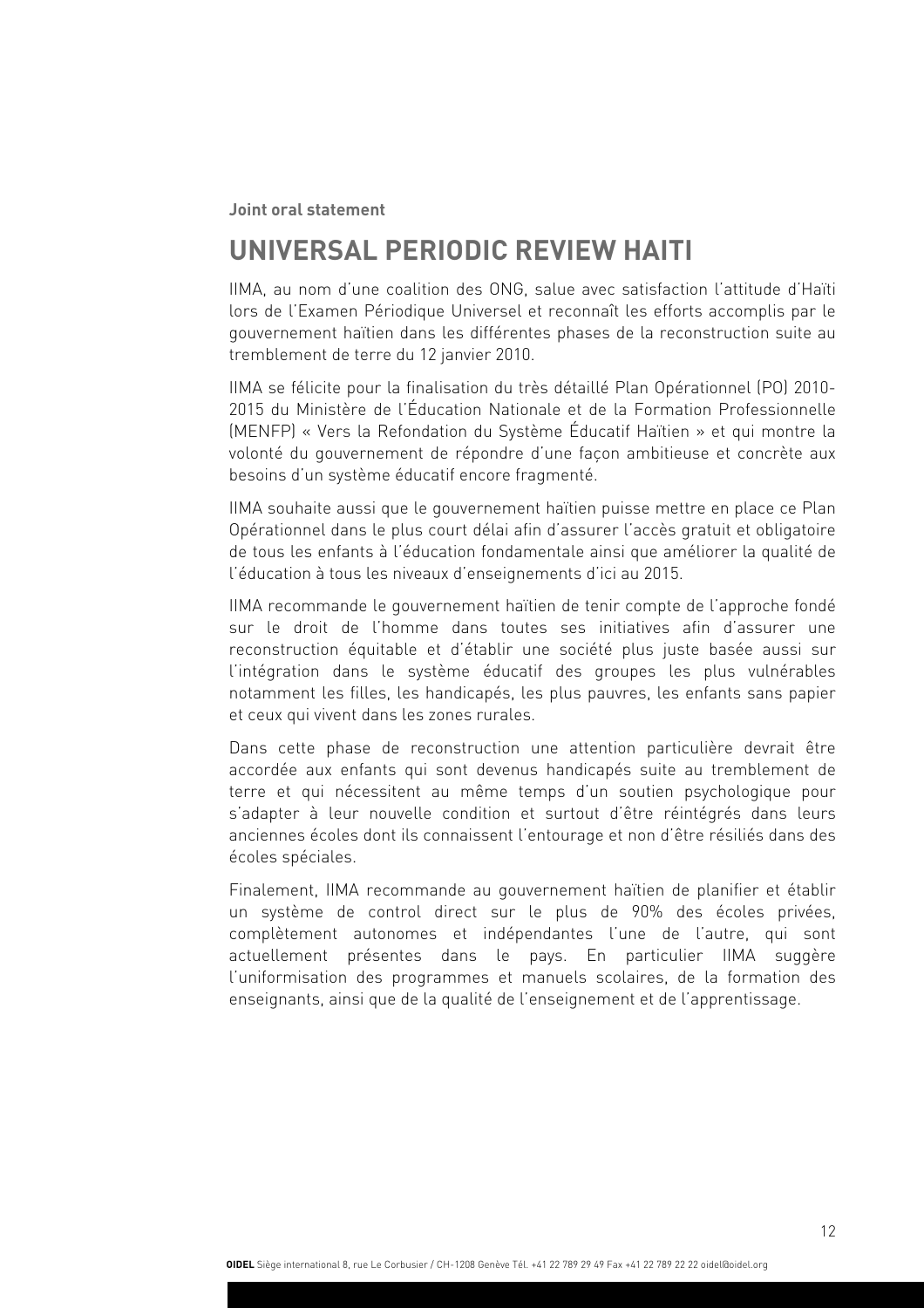### **UNIVERSAL PERIODIC REVIEW TIMOR LESTE**

IIMA, on behalf of a coalition of NGOs, welcomes the attitude of the Timor Leste delegation during the full UPR process and the acceptance of a great number of recommendations. IIMA recognizes the great efforts of the government in promoting and protecting human rights, especially children's rights and welcomes with satisfaction the National Strategic Plan for Education 2011-2015 that marks a historical shift by placing the child's physical, psychological, social and academic well-being at the centre of school decision making.

Nevertheless major efforts are required especially in guaranteeing children's rights, in particular their enjoyment of the Right to Education. In fact, IIMA notes different problems in the accessibility, availability and acceptability of education.

IIMA strongly suggests to the Timor Leste government to fully implement the National Strategic Plan for Education and article 28 of the Convention on the Rights of the Child of which Timor Leste is a part. Moreover, IIMA encourages the Timor Leste government to guarantee a free, compulsory and quality education to all, without discrimination of any kind, and to modernize the educational system through infrastructural investments (in building new schools), providing economic subsidies for the poorest families and preparing sufficient number of professionally trained teachers, especially in primary schools.

Furthermore, IIMA notes the persistence of child labour, sexual exploitation, child trafficking and violence against children in the country. Despite the efforts of the Timor Leste government more measures should be taken to ensure that every child is protected from all forms of physical, sexual and mental abuse or exploitation and prosecute severely the perpetrators of these crimes.

Finally IIMA is concerned with some of the provisions of the legislation which seem to infringe upon human rights principles, in particular the best interest of the child.

For this reason IIMA encourages the Timor Leste government to use the principle of the "best interests of the child" as a guide for the development of juvenile justice law and policy and to put in place prevention programs to reduce juvenile delinquency.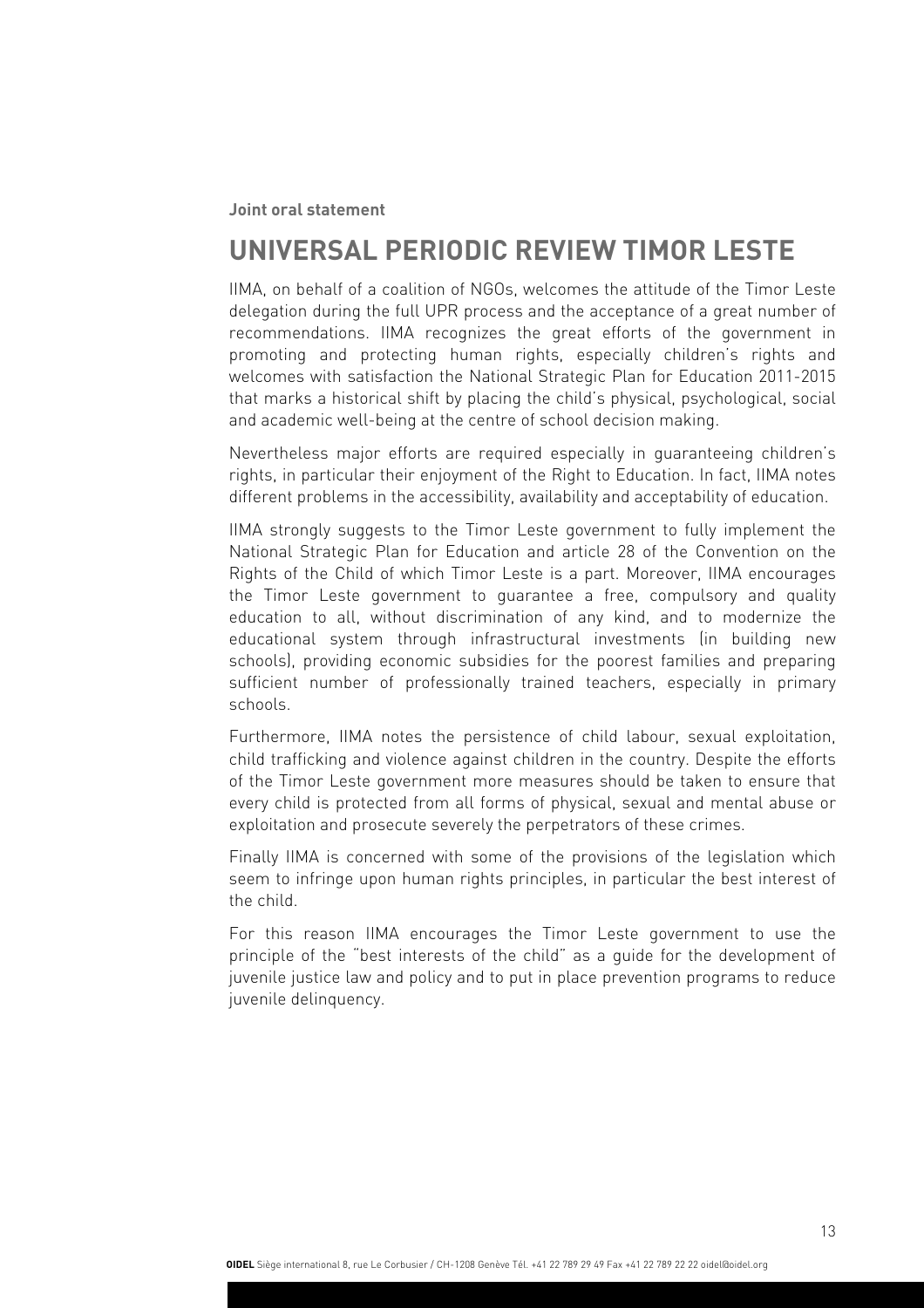### **UNIVERSAL PERIODIC REVIEW TOGO**

IIMA, au nom de plusieurs ONG, se félicite de l'attitude constructive du Togo à toutes les étapes du processus et pour l'adoption du Plan d'action national des recommandations issues de l'EPU du 2 mars dernier.

De plus, IIMA exprime sa satisfaction pour la décision prise déjà en 2008 par le gouvernement togolais en faveur de l'éducation primaire gratuite. Néanmoins, les nouvelles statistiques concernant les taux de scolarité présentées par le gouvernement lors de l'EPU ne décrivaient pas la réalité car malgré l'art 373 du Code de l'enfant togolais, presque 40% des enfants ne sont pas encore enregistrés à la naissance.

IMA se félicite aussi pour l'acceptation du gouvernement togolais des recommandations concernant la consolidation du système éducatif et l'engagement pris en faveur de la lutte contre l'exclusion des personnes handicapées dans le domaine scolaire et social. Toutefois, IIMA note le manque actuel d'une politique de planification, responsable de la carence des infrastructures scolaires, du nombre insuffisant des enseignants (pas toujours qualifiés), du surpeuplement des classes, ainsi que de la mauvaise gestion d'établissements scolaires qui a favorisé une prolifération incontrôlée d'écoles privées payantes où seulement les familles les plus aisées peuvent y accéder.

IIMA recommande au gouvernement togolais d'assurer l'enregistrement de tous les enfants à la naissance afin de planifier une reforme du système scolaire globale basée sur des données réelles et de garantir une éducation inclusive aux enfants handicapés afin qu'ils puissent recevoir une instruction dans des conditions d'égalité avec les autres enfants.

Deuxièmement, IIMA note que les efforts accomplis par le Togo pour combattre la violence contre les enfants, l'exploitation économique des enfants, ainsi que le tragique phénomène des enfants dit sorcier ne sont pas encore suffisants.

IIMA encourage le gouvernement togolais à prendre les mesures pour une application plus efficace de la loi n. 376 du Code de l'Enfant togolais et surtout des mesures plus sévères pour punir les auteurs des actes de violence physique et maltraitance à l'égard des enfants.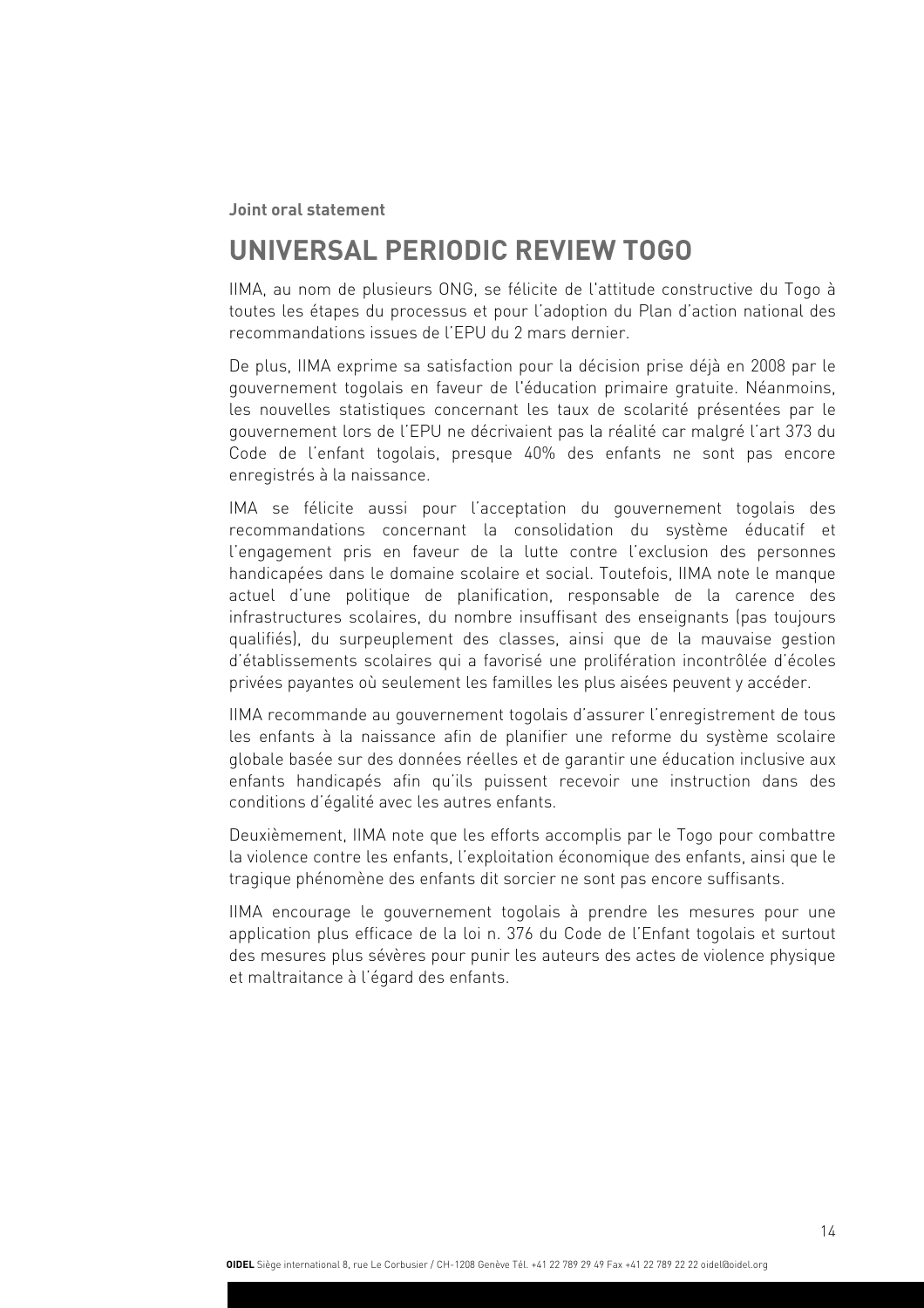### **UNIVERSAL PERIODIC REVIEW THAILAND**

IIMA, on behalf of the co-signing NGOs, welcomes the constructive participation of Thailand at the Universal Periodic Review.

Nevertheless, we remain concerned about the existence of both direct and indirect discrimination against children belonging to ethnic minorities and children with disabilities.

Despite the fact that Thailand has withdrawn its reservation on article 7 of the Convention on the Rights of the Child1, we note with concern the difficulty in ensuring the birth registration of the most vulnerable children, especially those belonging to ethnic minorities in the North and North-East regions. This adversely affects the enjoyment of their basic rights and renders them vulnerable to abuse, trafficking and exploitation.

Moreover, disparities between main cities and remote areas of the country still persist regarding the access to basic social services, especially education.

While recognizing the Government's initiatives to improve the situation of children with disabilities, we note that they often encounter serious barriers to the full enjoyment of their rights. In particular, children with disabilities in remote villages do not have access to adequate services for physical therapy, psychological assistance, special education and recreational activities. The number of public infrastructures conducive for children with disabilities is insufficient. These factors prevent them from attaining complete social integration and physical and intellectual development, violating article 23 of the Convention on the Rights of the Child and article 7 of the Convention on the Rights of Persons with Disabilities.

With regard to education, we perceive major issues such as: firstly, the persistence of tuition fees, which prevents free education for all; secondly, inadequate qualification of teachers, especially those working in rural and indigenous schools; and thirdly, bilingual education has not yet been fully achieved.

Therefore, we recommend Thailand to:

• Take all measures to integrate into the education system children belonging to the most vulnerable groups, in particular those living in rural areas;

• Take all necessary measures to improve the quality of education for all children including those belonging to ethnic minorities and children with disabilities.